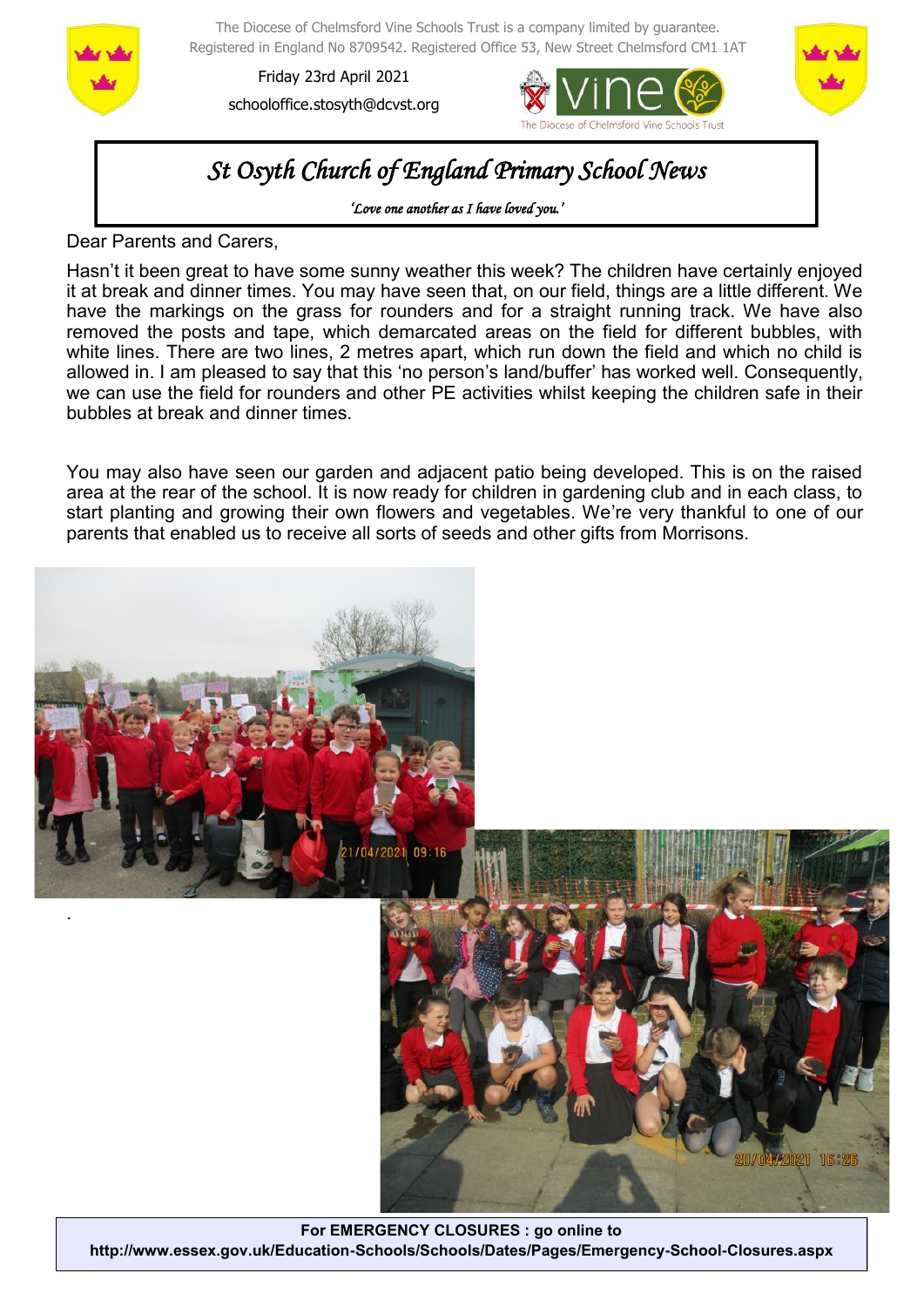We have three time slots for children to be brought in and collected from school.

Start of day: End of day: Years 5 and 6 - **8.35am** Reception, Years 1 and 2 - **3.05pm** Years 3 and 4 - **8.40am** Years 3 and 4 - **3.10pm** Reception, Years 1 and 2 - **8.45am** Years 5 and 6 **- 3.15pm**



 **All parents and carers are to wear a face mask when they are on the school site.** For each family, only one adult per day to bring children into school and adults are not to congregate on or near the school premises.

## **School dinners - bookings can now be made up to May half term.**

Dinner bookings need to be made online, please select your meal choices and add the items to the basket before proceeding to the checkout. If your child is eligible for free school meals or universal infant free school meals you also need to complete the checkout process but you will not be charged.

**If you think you may be eligible for free school meals please contact the school office for a form.** 



Everyone is reminded not to park on the zig zag lines outside school and also to be considerate to all our neighbours and not to block their driveways.



All children must have a full **named** PE kit in school every day.



**PE Kit: Black shorts White t-shirt Plimsols**



## **Additional items allowed for outside: Plain tracksuit bottoms, top and trainers**

Children can wear a Fitbit (or similar) to school, but it is their responsibility to keep it safe during the day.

**All watches, Fitbits and earrings need to be removed for P.E lessons.**

**Breakfast Club** is open from 7.45am for **all ages**, costing **£3.00 per session**.

Please accompany your children into the school office, the children have breakfast and a chance to play, whilst staying within their phase bubble. If you unexpectedly need to use Breakfast Club your child can be booked in on arrival, but payment must be made before the end of the day.